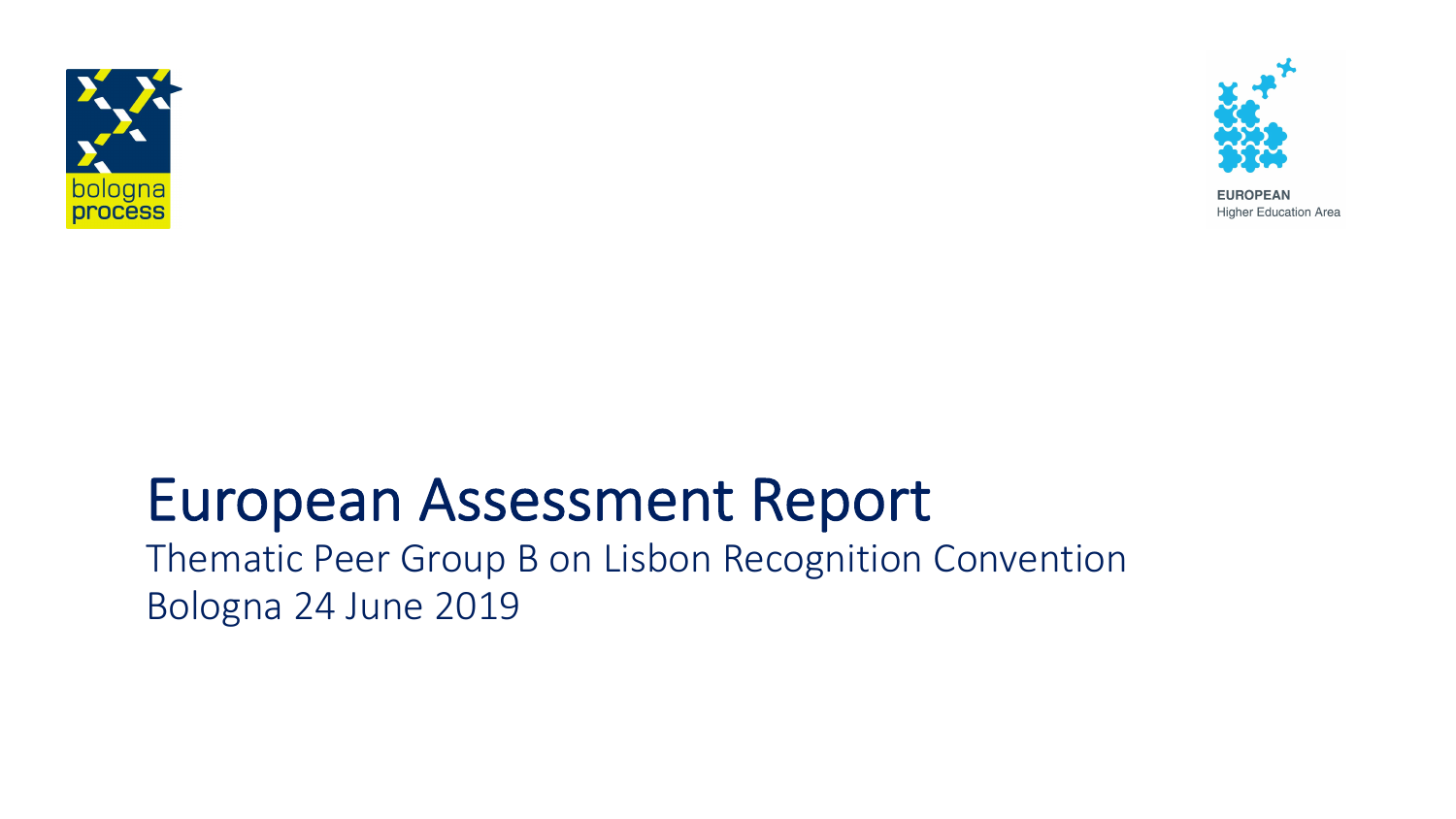



ligher Education Area

#### **1. Name of the holder**

1.1 Name of the person that obtained the qualification being evaluated. 1.2 Other personal information (e.g. name of the holder)

#### **2. Name of the qualification**

The name of the qualification in original language. The National authority in charge of recognition may decide whether it should be in original language and/or transliterated and/or translated in English.

**3. Awarding year** The year in which the qualification was awarded.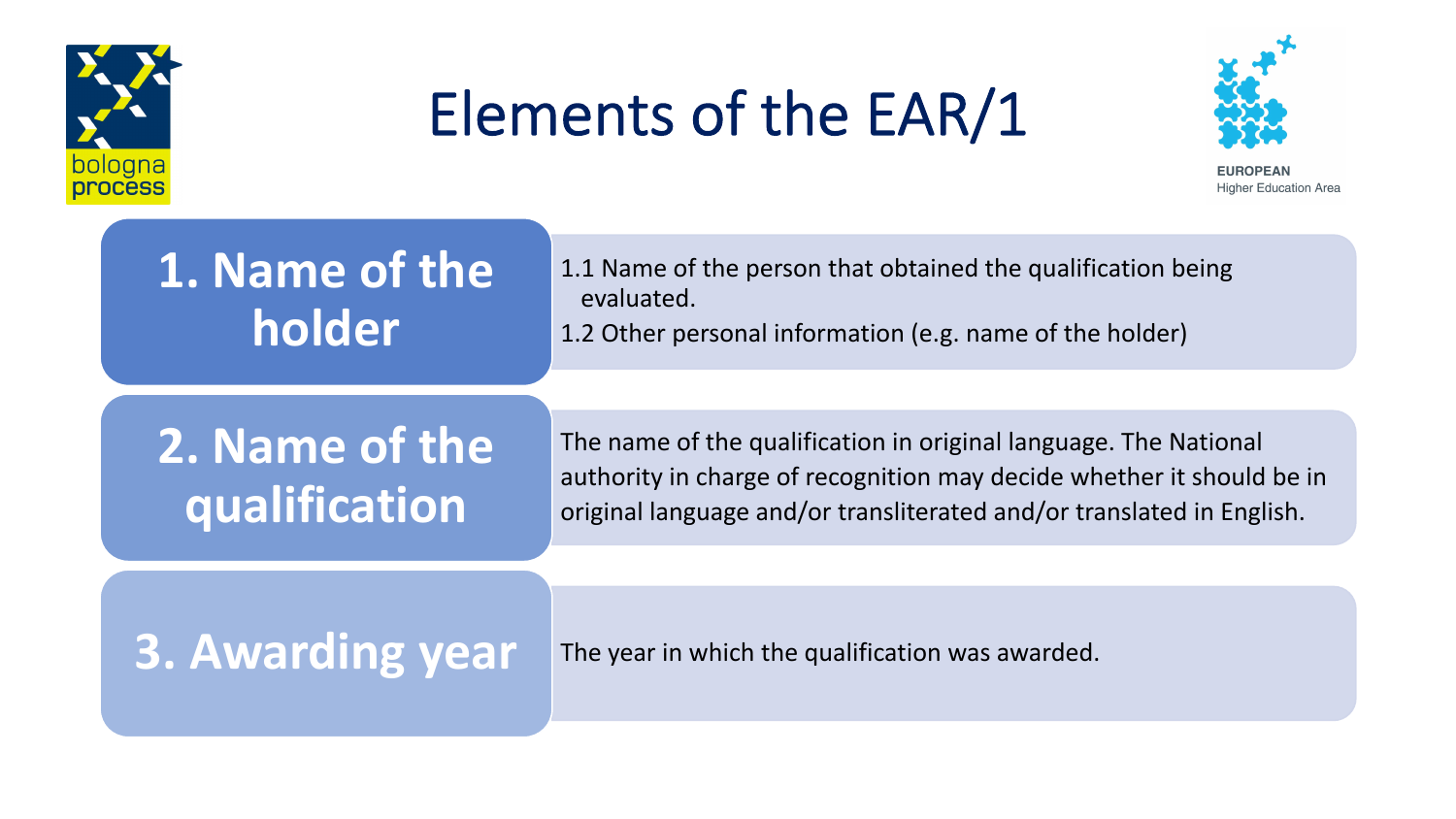



**EUROPEAN Higher Education Area** 

| 4. Name of the       | 4.1 Insert the name of the institution awarding the qualification.   |
|----------------------|----------------------------------------------------------------------|
| awarding             | 4.2 In cases in which the awarding institution is different from the |
| institution/body     | teaching one, indicate both.                                         |
|                      |                                                                      |
| 5. Status of the     | Indicate whether the institution is official, recognised, accredited |
| awarding institution | in the system of reference.                                          |
|                      |                                                                      |
| 6. Level of the      | Insert referencing to NQF, EQF, Bologna cycles, ISCED, if            |
| qualification        | existing/referenced.                                                 |
|                      |                                                                      |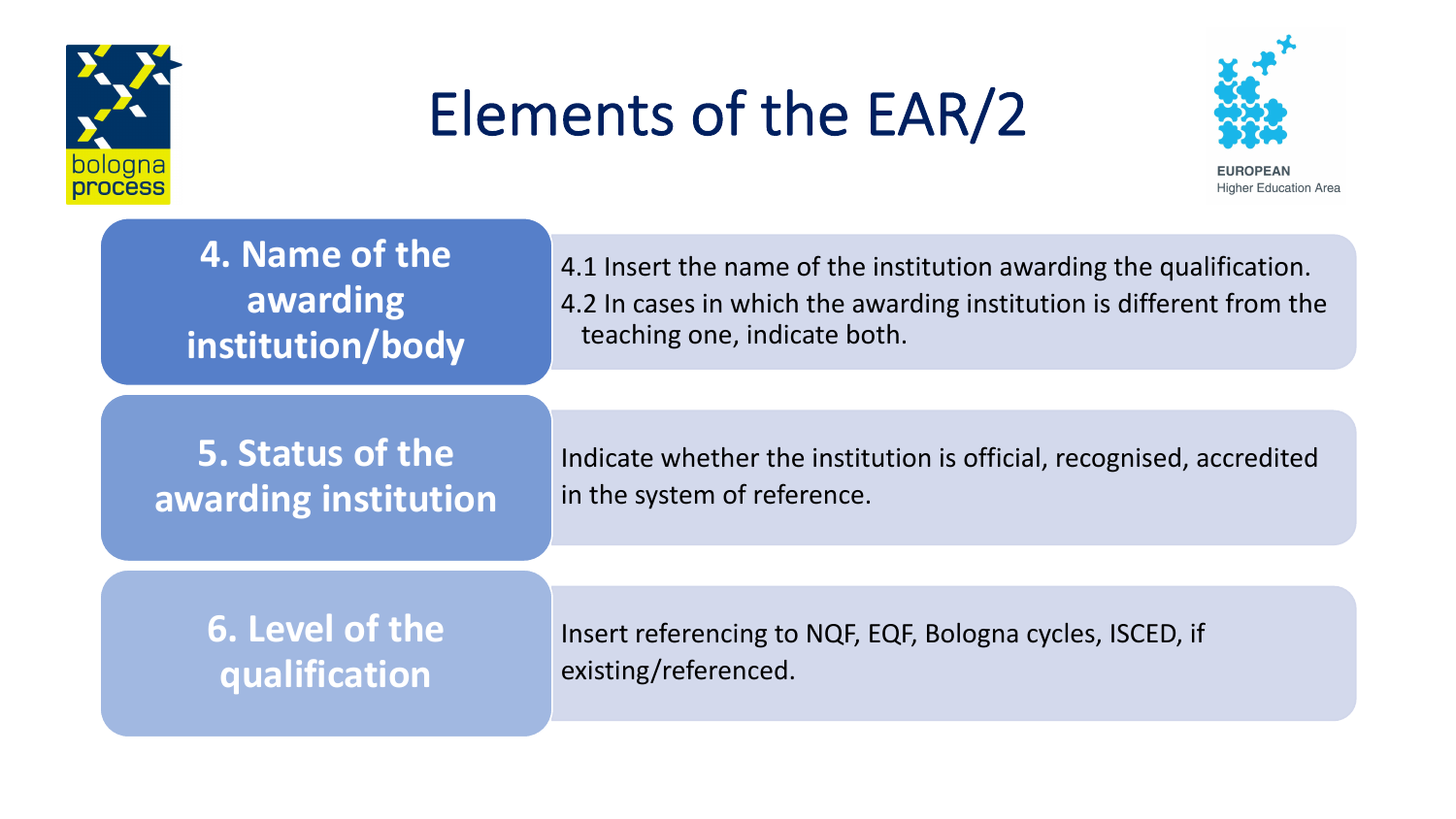



**EUROPEAN Higher Education Area** 

| <b>7. Profile</b>   | Whether the qualification has an academic or a professional<br>profile |
|---------------------|------------------------------------------------------------------------|
| 8. Workload/Credits | Number of credits corresponding to the<br>qualification                |
| <b>9. Duration</b>  | Number of years corresponding to the duration of the course.           |

#### **Evaluation / Recognition decision**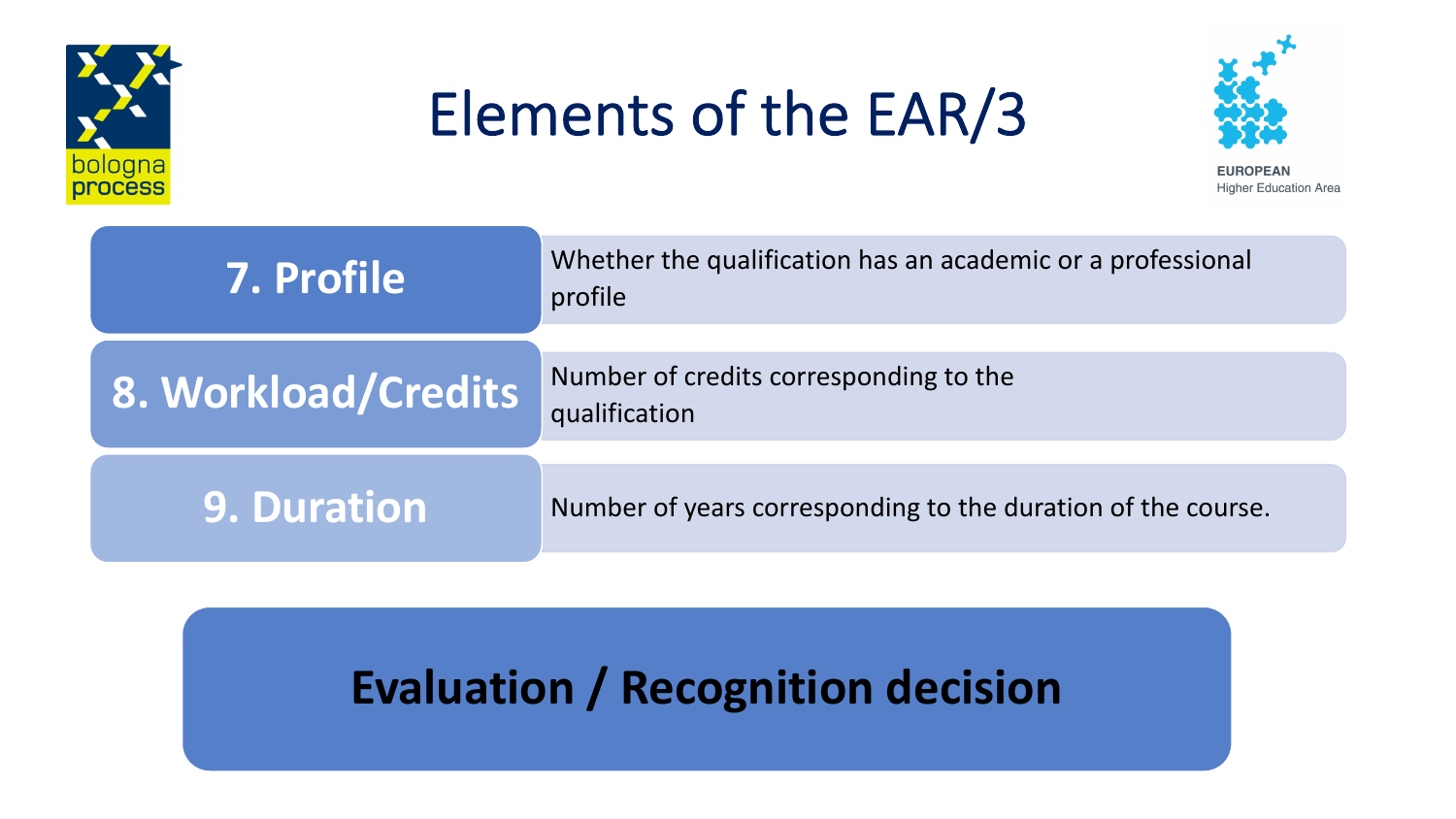



**EUROPEAN Higher Education Area** 

| Reference number    | Reference number of the recognition statement           |
|---------------------|---------------------------------------------------------|
| <b>Issue date</b>   | Date of issuing of the recognition statement            |
| <b>Verification</b> | How to verify authenticity of the recognition statement |